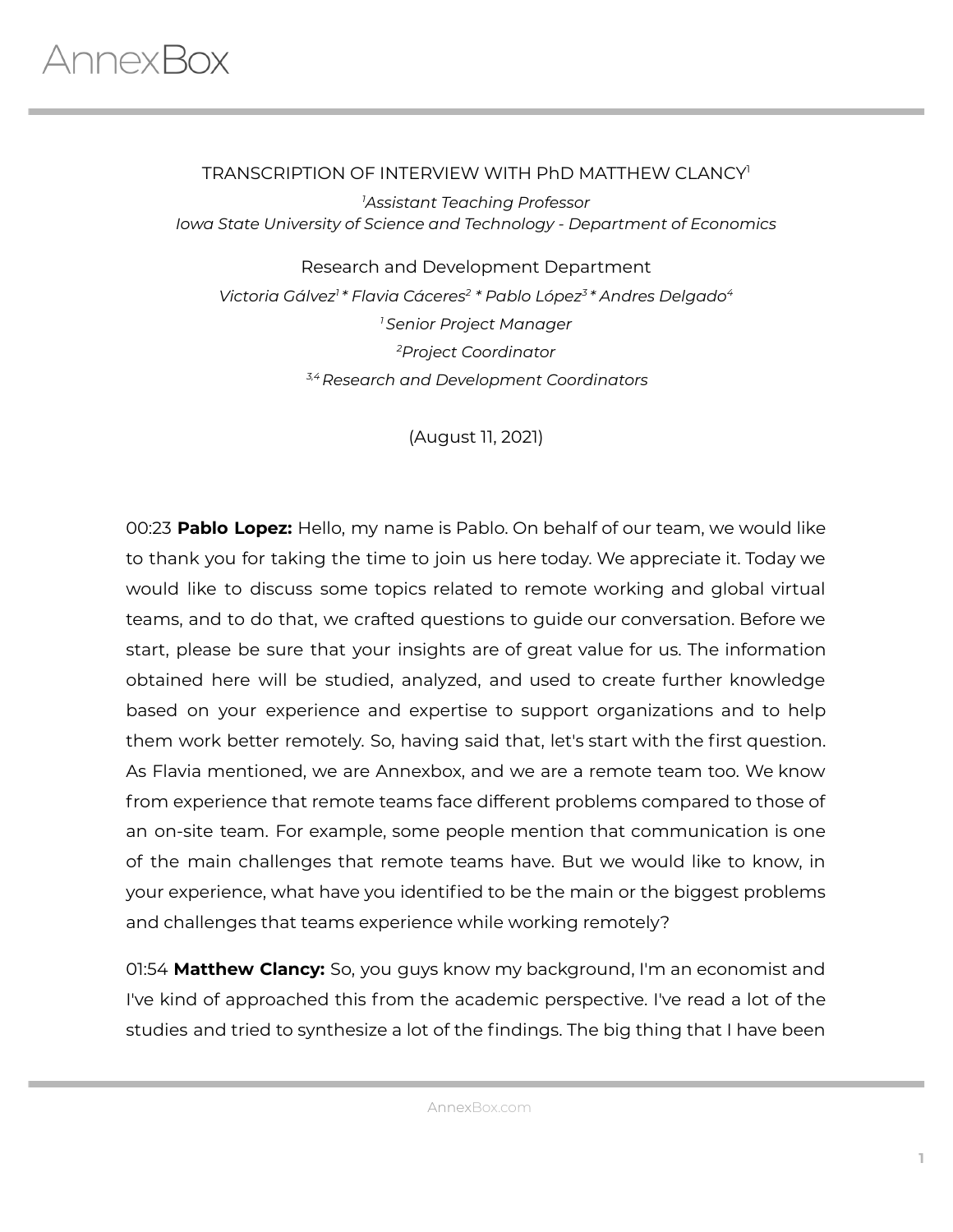emphasizing as a challenge that remote work needs to figure out is how to form initial working relationships between people who are working remotely. There are a lot of reasons to think that remote work is pretty effective with modern tools among people who already know each other and can collaborate. This probably also works for people who haven't met in person. What we need to replace, or what I think we know less about, is how well people can form new relationships. That's not such a big problem when you need to work with somebody, and there's sort of one obvious person that you need to contact or to meet. But there are lots of other situations where you may not realize that somebody else might be the right person for you to work with because you've never met them before, so you don't think to reach out to them with an email or anything like that. Creating a way for people to meet each other in a low-cost way is important because a lot of times you meet most of the people in your office or your industry, and you probably won't end up working with them, so it never seems that valuable for you to put a lot of effort into getting to know them. But, every once in a while, one of these people is important to get to know, and you can never predict which one. Microsoft has done some studies of how its workers were doing during the pandemic, and they report these problems for new hires. People who are new don't already have an existing group that they can turn to for advice, they had a harder time dealing with the pandemic than more experienced employees, who sort of already knew everybody from being in the office. In academia, where I work, most academic research is jointly produced by people who live and work in different universities that are quite far away from each other, and that works pretty well. But most of the time people form an initial connection, like half the time or more, they form an initial connection because at one point they were working in the same department and then one of them moved away and that friendship endured, but it had to be formed in that space. I think this is an old way of doing things, and the pandemic has revealed that if you take that out of the equation because it's only been a year and people still know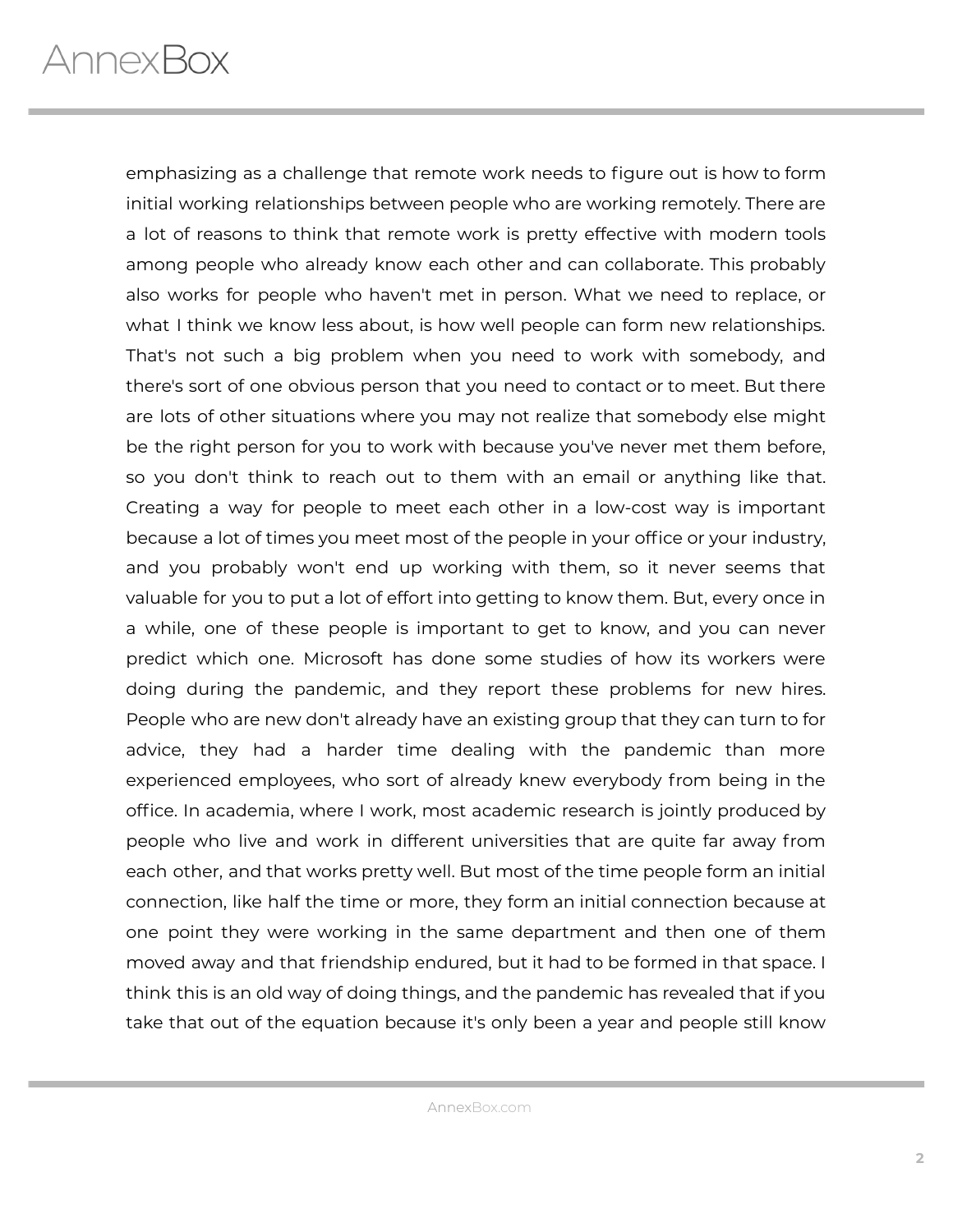each other, then remote work is now mature enough that lots of jobs can be done effectively. We don't know if we go, say 10 more years like this, how it's going to work when people need to build a network. It's not hopeless, I just think it needs a solution. It's the thing that we have to look at and try to solve, whether that's scheduling meetings remotely, instead of just letting them happen naturally in the cafeteria or when people bump into each other. It could be as simple as that. We may need to have people having more fly-outs and more frequent work retreats, maybe people will mingle on some kind of online social network. But, whatever the case is, I think we can't just assume that it'll take care of itself. So that's what I would highlight.

06:29 **Pablo Lopez:** Definitely. That is a very current topic when talking about challenges while working remotely, the creation of mutual bonds, the social interaction that is still missing while working remotely. We can see each other through the screen, but it may not be the same as being face to face, that's something that is still missing.

06:48 **Matthew Clancy:** And there is something else missing. We, to some extent, are okay because we're seeing each other through the screen. But, if you knew somebody down the hallway who would be just right for this, you could easily bring them in, or somebody who walks by and knows me from somewhere, these kinds of lucky things that you can't plan for, are a little bit hard. I think they take some forethought to replace. You guys reached out to me, which was great, but are there other people that you would have ran into if you were all working in the office or having lunch with people who are all in the office? We don't know if we're missing those connections or not. That's how I think about it. Another solution could be just people getting comfortable cold emailing each other and saying, "We should have a chat," like you guys do.

07:48 **Pablo Lopez:** Yeah. So, networking in general, that's what you mean. It does

AnnexBox.com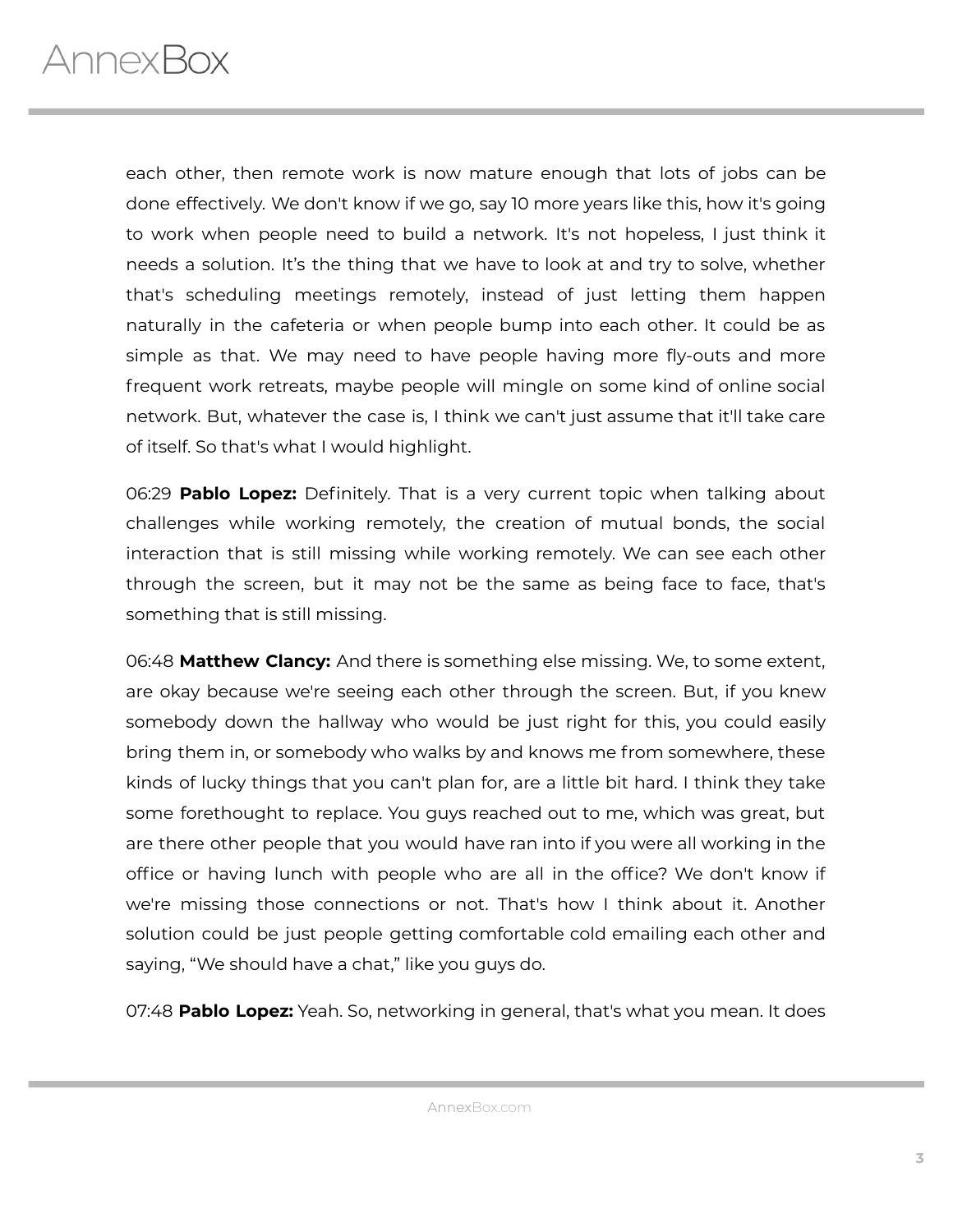make sense because it also happens to us. We talk from experience.

08:00 **Matthew Clancy:** Yeah, I think that a lot of companies seem to be adopting a hybrid approach right now, which makes sense because before COVID most companies were in the office. COVID showed everybody that you can do a lot of things remotely, but they kind of have their DNA from being in the office. So, it's hard for them to make the complete remote transition compared to companies that were set up from day one as remote. And I think those companies may not have these problems. If they coordinate the hybrid, you could still see each other and it may not be important that you're not in the office every day. You just have to be in occasionally to not have these problems, but hybrid has its problems, as I'm sure you know. As for full-time remote, they can't necessarily count on that.

08:48 **Pablo Lopez:** Definitely. And in that same vein, related to these problems with social bond and connections, we would like to move on to the next question, which is exactly related to that. Have you identified any main solution to the issue of networking and social bonding between remote workers?

09:12 **Matthew Clancy:** Yes, so I'll focus most of this on the question of networking because there are lots of ways that technology has improved remote work in general, things as simple as Dropbox, Google Docs or SEM (Search Engine Marketing), all that kind of stuff. Let's focus on the networking side of it because that's more uncertain. With Zoom, face-to-face meetings are not that important. They feel better, and maybe they feel better to people who aren't used to that, so we're conflating that with them being better, but they're just fine for a professional relationship. You wouldn't necessarily want to have a Zoom relationship with your spouse, but with coworkers, it's okay. I do think, after reading a bunch of this stuff, that there does seem to be certain things that are hard to do remotely. One of them is meeting new people who you don't necessarily know you want to meet. People have cited things like brainstorming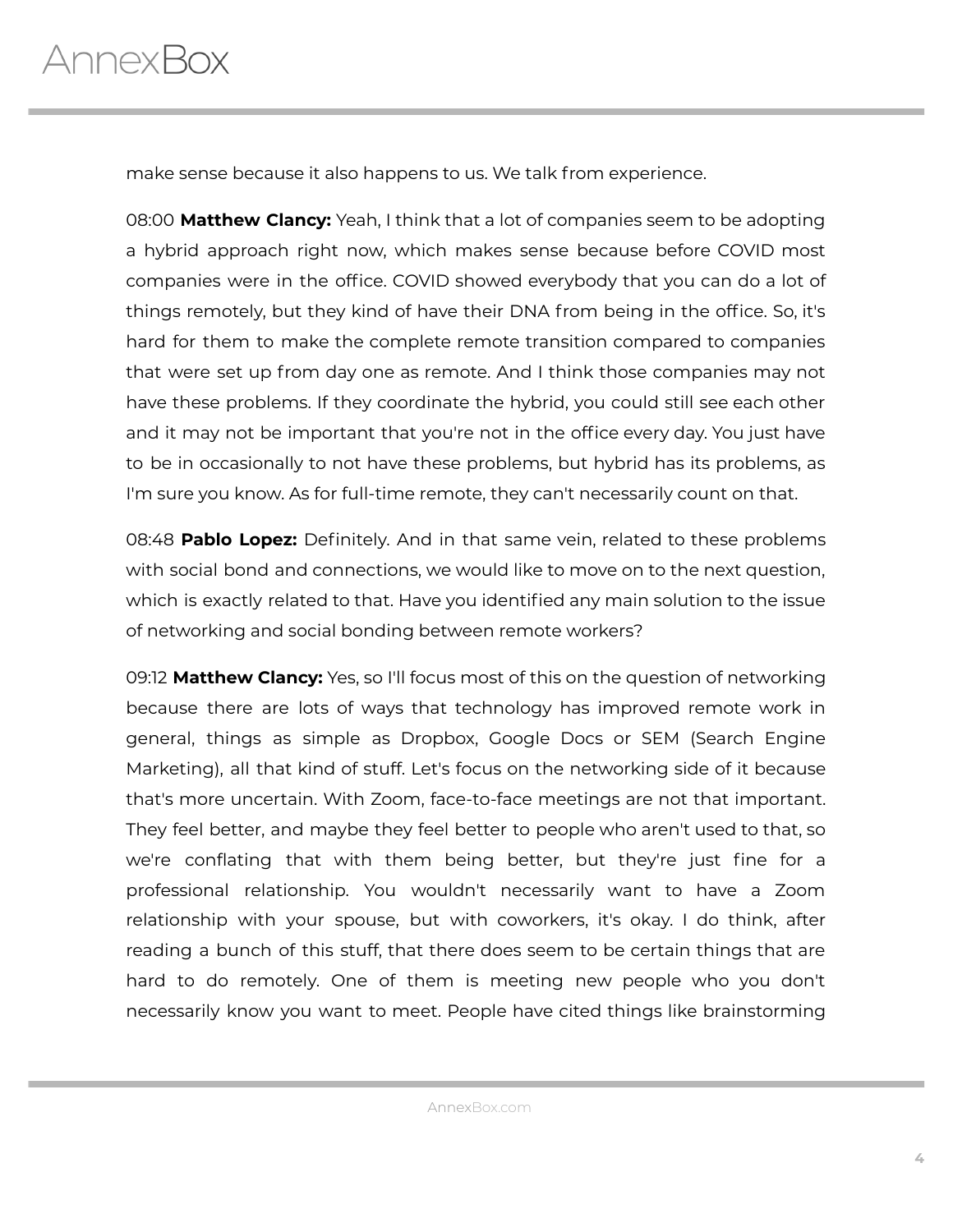on a whiteboard as being more challenging or planning the overall trajectory of a major project. People have said it works better if you bring the team together and they figure it all out, and then they can all go off and work very productively remotely. So, I think that one solution is just to use the very old-fashioned way of getting everybody together in person, but not needing an office because it's not going to be every day, it's just going to be once a quarter or once a year. I don't know what the right amount is. My main point is that in a world where more people work remotely, we might actually see more use of conferences or work travel rather than less, but maybe that's not necessarily true. There are some jobs where previously somebody flew out there and now they can do it remotely. But I think this other role of networking that we used to do in the office, we'll now have to do online. So, that's one way to do it. Another thing, is there an extent to which you can schedule or just basically create a space to force these meetings to occur? Companies can just say, "Every Friday you're going to have a 20-minute coffee with somebody who's a remote worker and this algorithm is going to match you with somebody who you don't know". It has to be low cost because most of the time, these meetings are not going to be that valuable, but you want them to occur because every once in a while they will be. Other people have talked about these platforms, like *gather.town*, which allows groups to meet in the same place and have a little bit more of an organic feeling of socializing and creating side conversations, so that might be another way. This last one I use myself. What I have found to be the best tool to network with people remotely has been online social networks like Twitter, which among academic economists, there's sort of a professional group that does this and it's not just for fun, it is professionally valuable. If we had more communities like that online, I think that would be another way. In an industry where lots of people work remotely and you don't have all the workers in the same downtown, maybe that will be another way to do it. And then the last thing is that you can combine all of these things. If you go to a conference or a work retreat, it's a lot easier to form relationships and then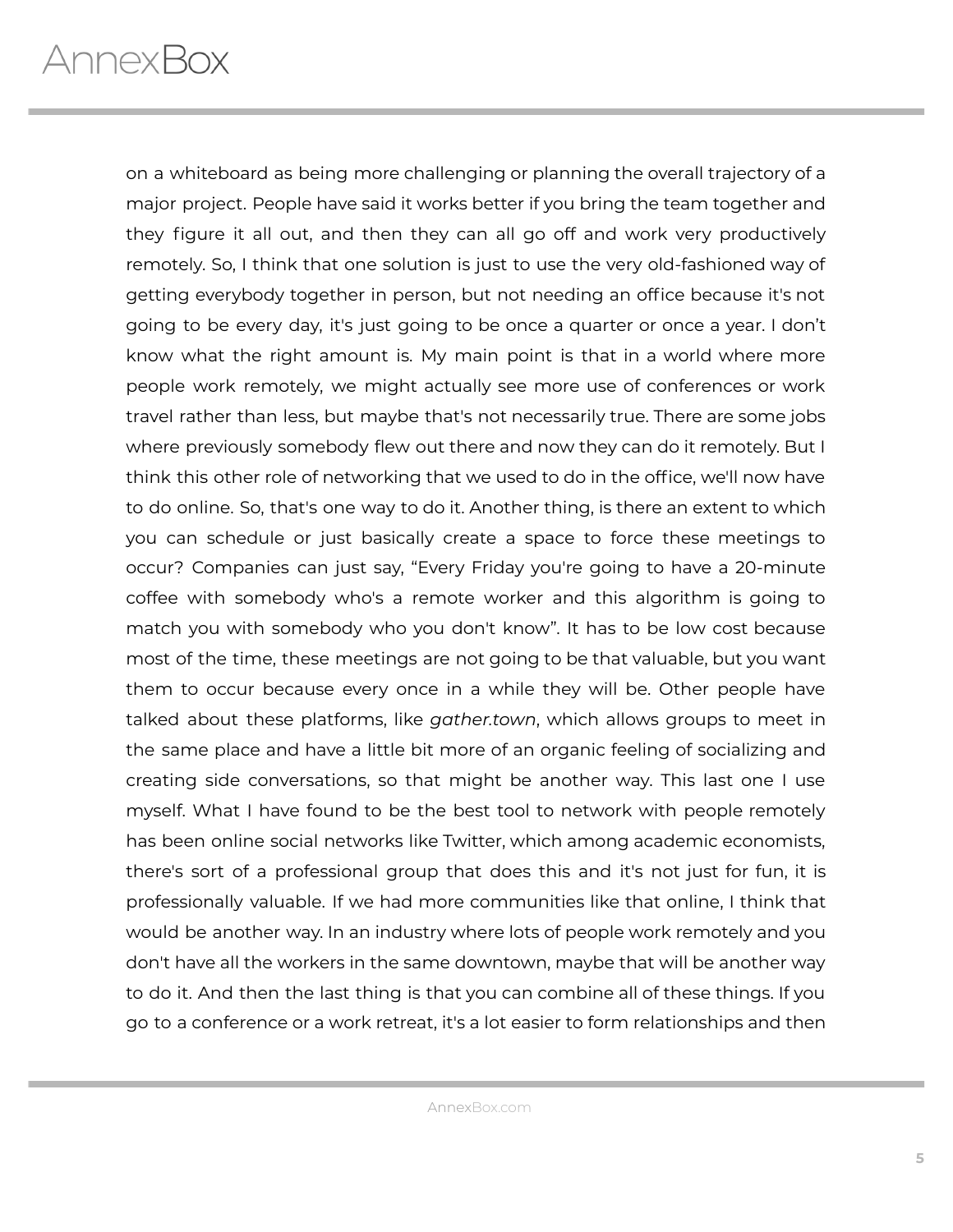maintain them because now you have access to social media to keep up with each other.

13:33 **Pablo Lopez:** Definitely. And it's really interesting because that's something that a lot of people have pointed out. Most people underestimate the value of relationships between coworkers, the trust that you need to build, which is actually important to create something successful. We might underestimate that, but doing these types of meetings, or even some organizations do a trip every year, for example, for all their workers, this could be a solution.

14:05 **Matthew Clancy:** Yes, and there are other things. I've read Stripe. They have an all-remote hub, and they've written about experimenting with team-building games, like simulations where you're trying to land a satellite or a starship, and different people have different roles and they can all participate over Zoom. In general, online gaming seems like it could also be a role, but you have to do something that everybody likes doing. In the office you always had this problem where people would go to bars or something, but not everybody likes that, so they were kind of just left out. So it's a similar problem with remote if you're going to rely on that kind of thing.

14:52 **Pablo Lopez:** Okay. So, I think we can move on to the next question, which is related to culture. Culture in the company is crucial, and when working remotely, organizations can sometimes struggle with communicating their organizational culture to their employees. And it's difficult because culture helps us in general to maintain productivity, to keep the team and everyone in the same mindset, and to reach our general goals. So, that's why we want to ask you, what have you identified to be the main aspects that maintain and or enhance the team's culture in a remote environment?

15:42 **Matthew Clancy:** Yeah. I'm afraid I don't have a good answer on this one. From what I've read, I haven't really seen a good answer. I've heard of people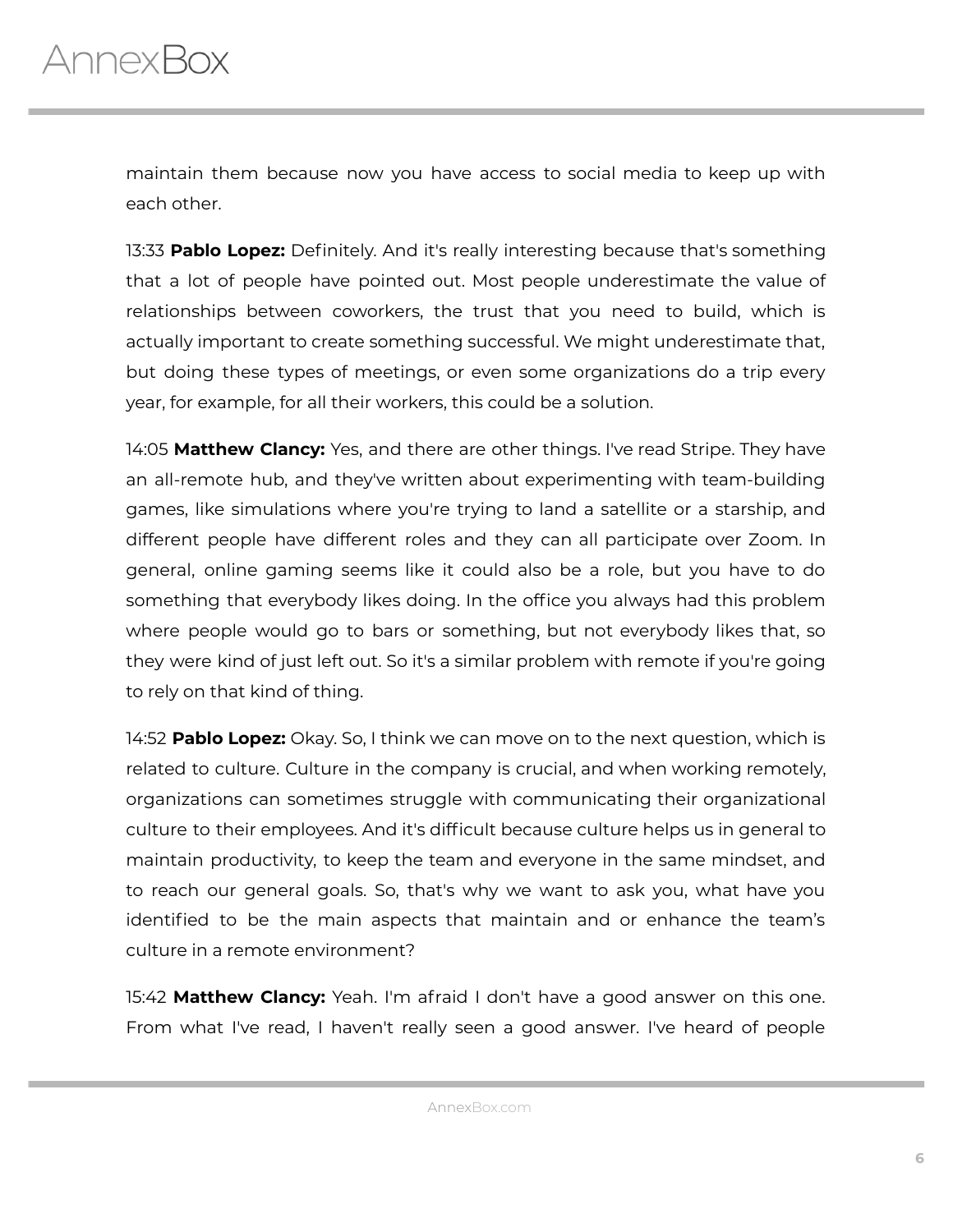trying things like having lunch together or having managers have a more formal schedule to meet with people instead of just sort of waiting for there to be a problem before they have a meeting, but I don't really know. This is just stuff I've sort of heard. There might be literature out there, but I don't think economics is that good at studying culture, so we haven't got great answers for that, even though I agree it's an important problem.

16:36 **Pablo Lopez:** Yeah, in general, even in the office environment, culture is always challenging.

16:47 **Matthew Clancy:** Yeah. One thing we do know is that different firms, even in the same industry or even different sections of the same firm, will have vastly different productivities, even though they look the same on paper. There are these different practices that are within one or the other. I think finding ways to communicate what people find that works is going to be important. Previously we might have been able to assume that this information would flow through people chatting over lunch or at industry parties, where they're all in the same place. But if they're not all out there, if they're not all meeting in person somewhere because they all live in the same city or work in the same city center, then sharing all this information needs to take place differently, whether that's people writing documentation or something else.

17:57 **Pablo Lopez:** Definitely. At the end of the day, it's a tradeoff. People usually try to figure out if it's the management who should be doing this, or if it's the employees who should be building the company culture. So, that's something that is still confusing at the end of the day.

#### 18:20 **Matthew Clancy:** I agree.

18:22 **Pablo Lopez:** Well, great. Let's move on to the next question. Now let's talk about motivation and engagement. As we mentioned before, even in a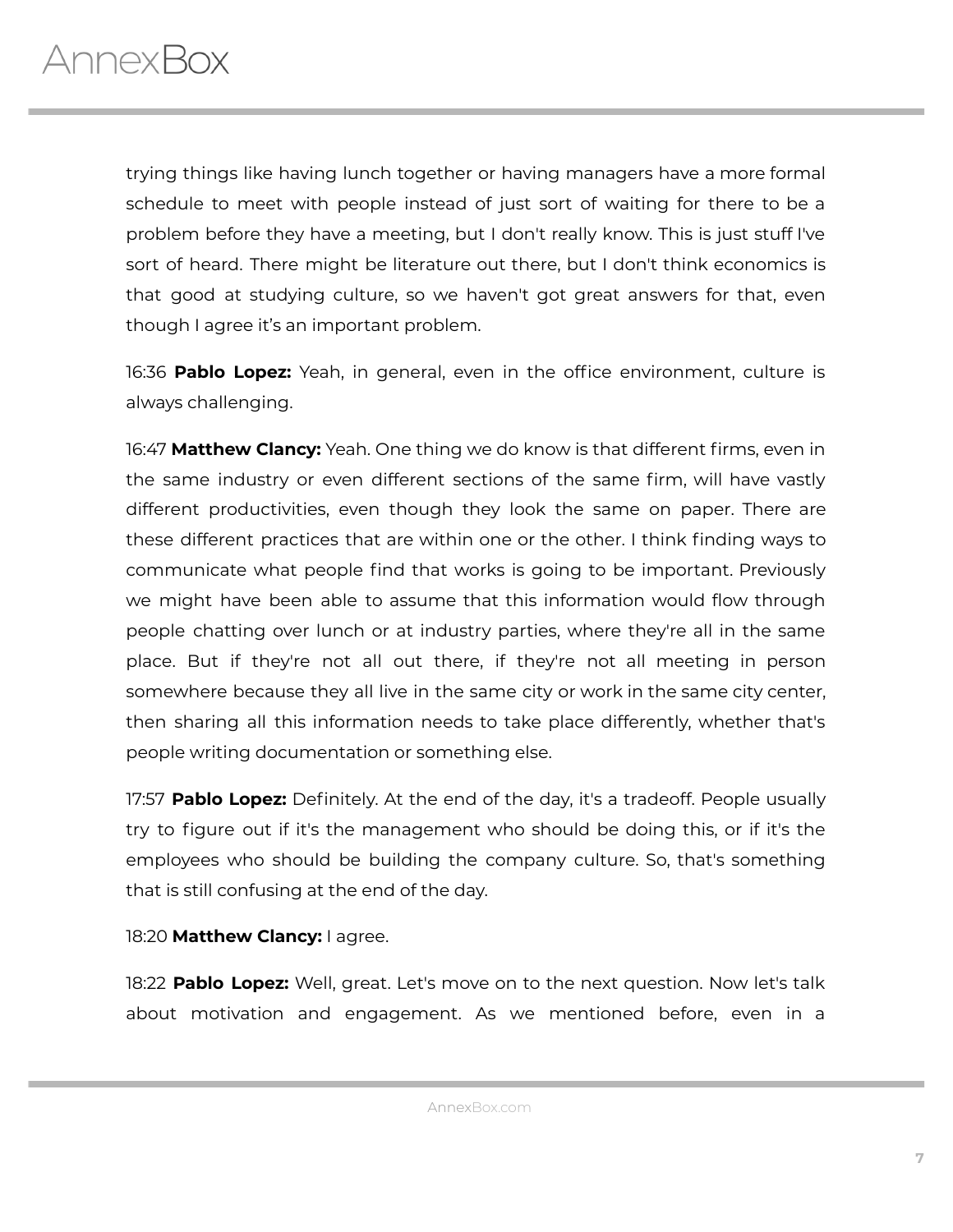conventional office environment, motivation and engagement are challenging. In remote work, there has also been this discussion whether it's the management, as I mentioned before, the one in charge of motivating and engaging their team, or if it's something that you should be doing on your own. So, we want to ask you, what have you identified to be the main aspects that keep teams motivated and engaged in a remote setting?

19:06 **Matthew Clancy:** I don't know of anything better than just engaging work, but regarding motivation, there's this fear that people have talked about, like burnout. It seems like one mistake or one bad way to run an organization, one danger of remote work is the creep of work outside of normal work hours and to work at all hours of life. People have highlighted this as a thing where they get emails and requests for calls or meetings outside of their normal nine-to-five boundary because people assume that everyone is available at any time, whereas before it was only when they were in the office. And I think that seems to be a thing that you would want to try to avoid for keeping everybody motivated and so on. You don't want people to burn out. One of the big advantages of remote work is that you can, in theory, have long blocks of time to be very focused. You're not distracted by the office noise, and you can set your setting up exactly how you want it. So, if you have a free for all office communication, where people can email you or Slack you at any moment and expect an answer, that can get interrupted and you can lose one of the advantages of remote work. There's this study of a large IT company in Asia, and this company used a data analytics software that tracked what everybody was doing all the time and how they were using their computers. They found that people had fewer long blocks of time in this company to do just engaged work. Everything was cut up with a lot more emails, Zoom meetings, and Slack, and it seems like finding a way to organize that chaos could also be valuable, so that you can retain some of those advantages. The main advantage or one of the main advantages of remote work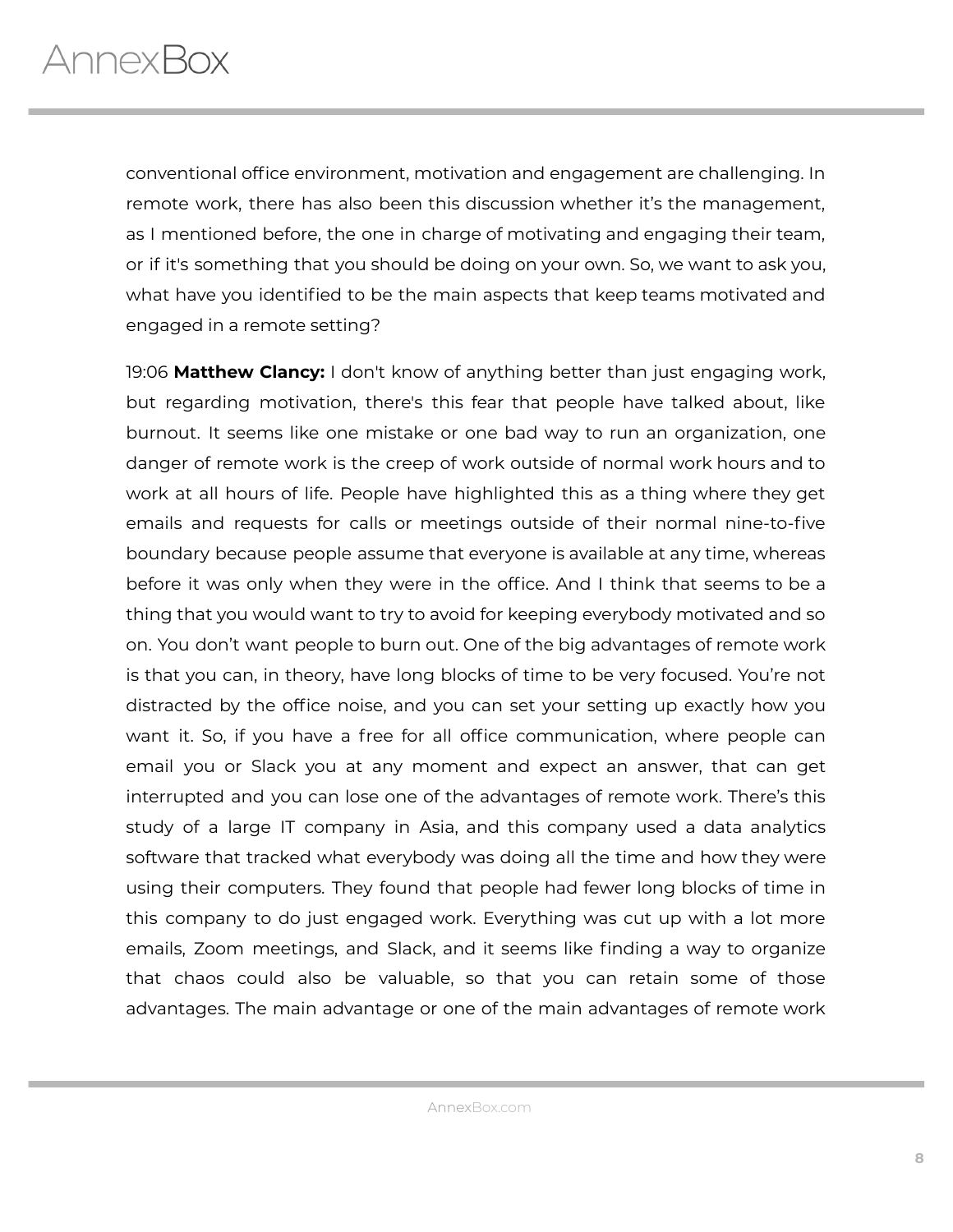is that remote work is, by nature, solitary in some sense, compared to just being all there together. Letting people have the freedom to just focus on their task and giving them some time to do that is another valuable thing that people can do.

21:53 **Pablo Lopez:** Yeah. And that's also a very repeated topic when talking about remote work. It's kind of sad because when you talk about remote work, it's usually related to burnou. We always think about how we're going to receive emails the whole day, I'm going to be distracted, I'm not going to differentiate my working hours from my house hours or my personal hours. So, it usually happens, and you don't even notice that. You're just working and working, then you realize you have spent two more hours than you were expected to spend, and it's something that is still hard to fix.

22:32 **Matthew Clancy:** Yeah, I think another potential advantage of full-time remote work is that, if you're full-time remote, then you can live wherever you want, to some degree. Maybe there are time zone issues, but you can live in a community and a social group that you want to be in. I'm an example of this. I moved out of DC. It wasn't for remote work, but now I'm much closer to my family, my brother lives in the same city and his kids and so on. So I think that if you can separate work time, then basically one of the advantages of remote work is that people may have the opportunity to have these very fulfilling lives outside of their work. So, you need to give them that space to do that to some degree, for them to sort of realize that advantage.

23:27 **Pablo Lopez:** Definitely. That makes sense.

23:28 **Matthew Clancy:** And then keep them motivated in liking their position because they have this sort of well-rounded life.

23:35 **Pablo Lopez:** If you want the advantage, let me have the advantage, right?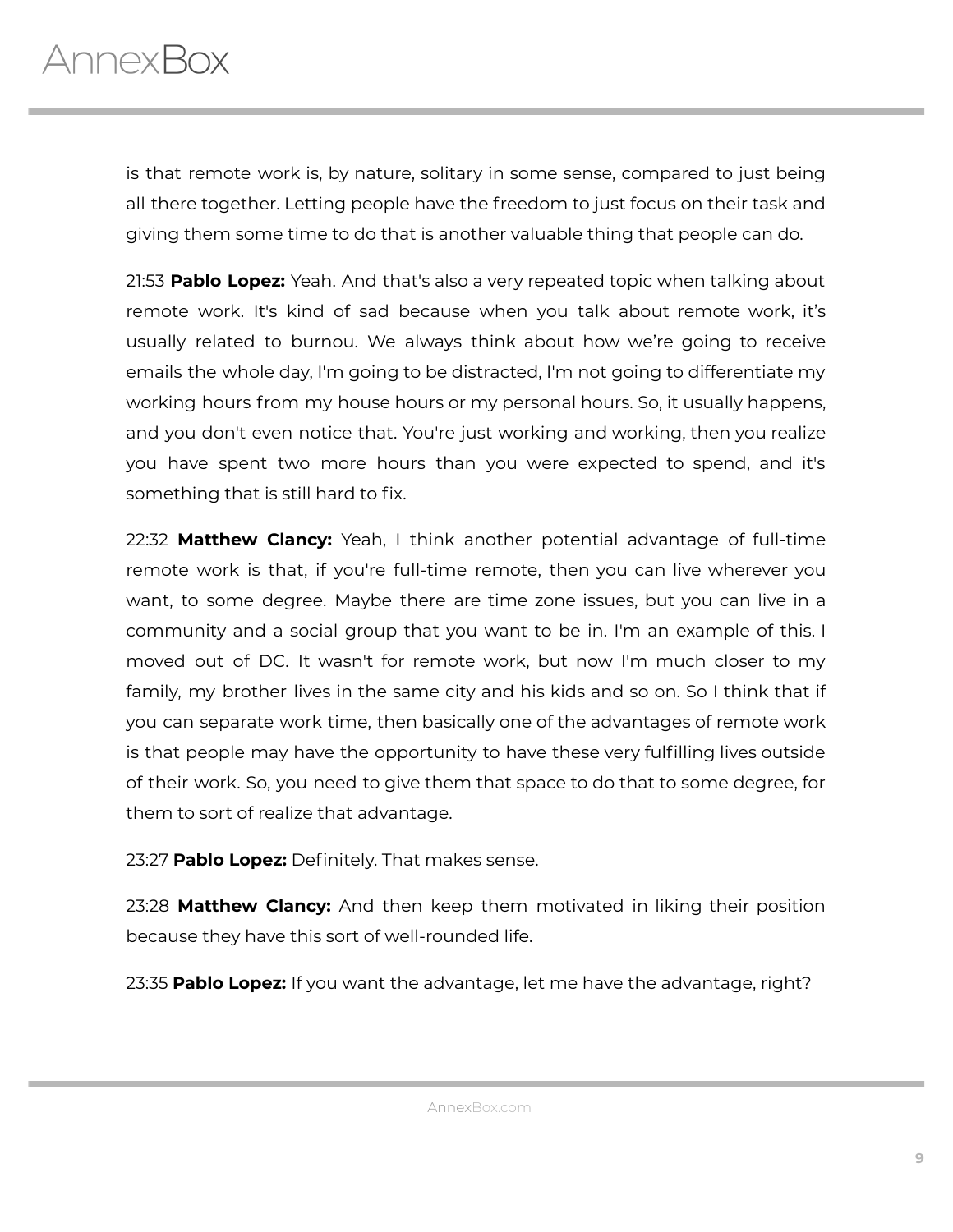23:40 **Matthew Clancy:** Yeah. Correct.

23:43 **Pablo Lopez:** Okay, great. That's interesting. Let's move on to the next question.

23:47 **Victoria Galvez:** I just had a quick question. I found this lack of time blocks to focus on one thing very interesting. So, something that came to mind was also, you know how organizations usually want to have an edge in terms of having the latest technologies, which also helps with communication, but at the same time, when we have a lot of channels that are giving us information, that doesn't allow us to focus on certain tasks. So, I wanted to know what your suggestions would be in terms of finding the right balance. You know, we may be getting information from Slack, from Miro, from Google Drive.

24:39 **Matthew Clancy:** Yeah. I think it's really important that there are these multiple channels to communicate because one of the problems with remote work, prior to the last 10 years, was that it was hard to have low stakes, informal communication. In the office you can go talk to somebody just on the hallway and just ask a simple, quick question. You might feel a little hesitant to send them an email or schedule a Zoom call, but you don't feel that way about just sending them a text or Slack message or something. But in terms of preventing the overload, the problem is that people can't see when someone is working and it's best to ask them later. So, one simple thing is just letting software be designed so that there's an integrated profile, maybe like, "This is my 9 to 12, there's some kind of priority queuing and I won't be bothered by information unless somebody says this is worth interrupting deep work time to discuss it". A lot of these programs probably have systems like that built-in, but that might be one of those things that people who are not used to working remotely need to have as part of their training or just part of the orientation. If you just don't coordinate this, it can end up as a free for all, where everybody just communicates whenever they want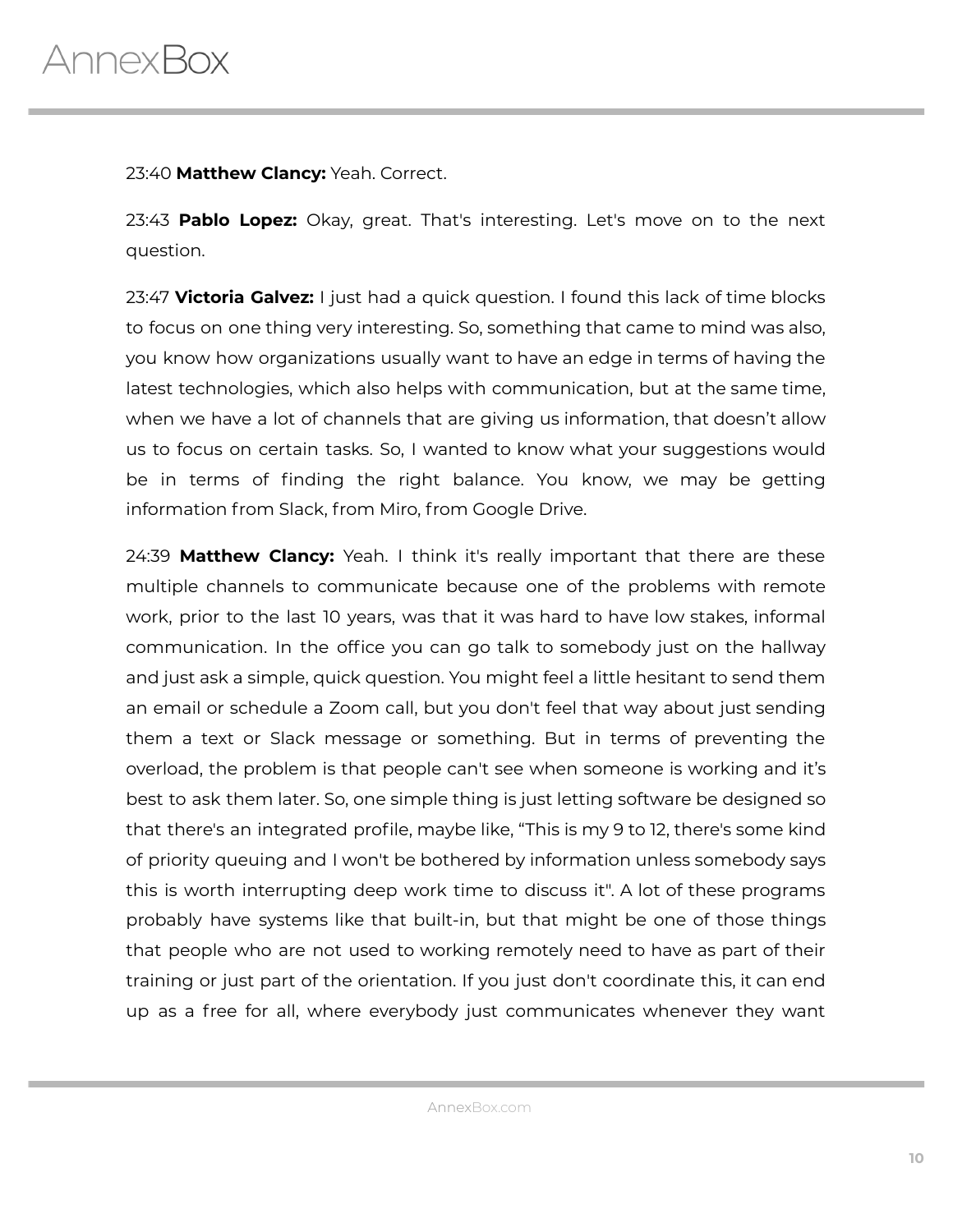because that's what everybody else is doing, but you can also set an expectation. You can figure out your schedule and set your email not to notify you. Maybe there are ways to do that, get your Slack to show that you're busy for the moment, and you could say something like, "If it's really important, leave one communication channel open". I'm kind of spitballing, but that's one way I would think about dealing with it.

26:50 **Victoria Galvez:** No, it actually makes a lot of sense. When you give the training, you usually focus on: "Okay, this is how you do it, and click here or click there". But you sometimes don't go deeper into the best practices.

27:04 **Matthew Clancy:** Right. So, obviously you want to leave some time for people to catch up on things, but maybe just setting an expectation that people should plan on picking some time that will not interrupt deep work, even if it changes week to week.

28:11 **Pablo Lopez:** Well, having said that, let's now talk about skills. That's another question we wanted to ask you. There are people that say there are some skills that are needed to work remotely. For example, some people mention cultural intelligence is a critical skill because when you work in a remote or global environment, you need people that are culturally open, people that understand and see the differences and opportunities. But, we would like to know, in your experience, what have you identified to be the critical skills for remote teams to work effectively?

29:36 **Matthew Clancy:** Yeah, obviously it's going to vary for every type of industry and firm. I guess one just general, not that useful piece of information but still something that's found, is that working remotely well seems to be a skill that people do learn. People who have more experience working remotely, like in the study of Microsoft, when you look at the data, they were less adversely impacted by coronavirus than people who had to make that switch. This just shows that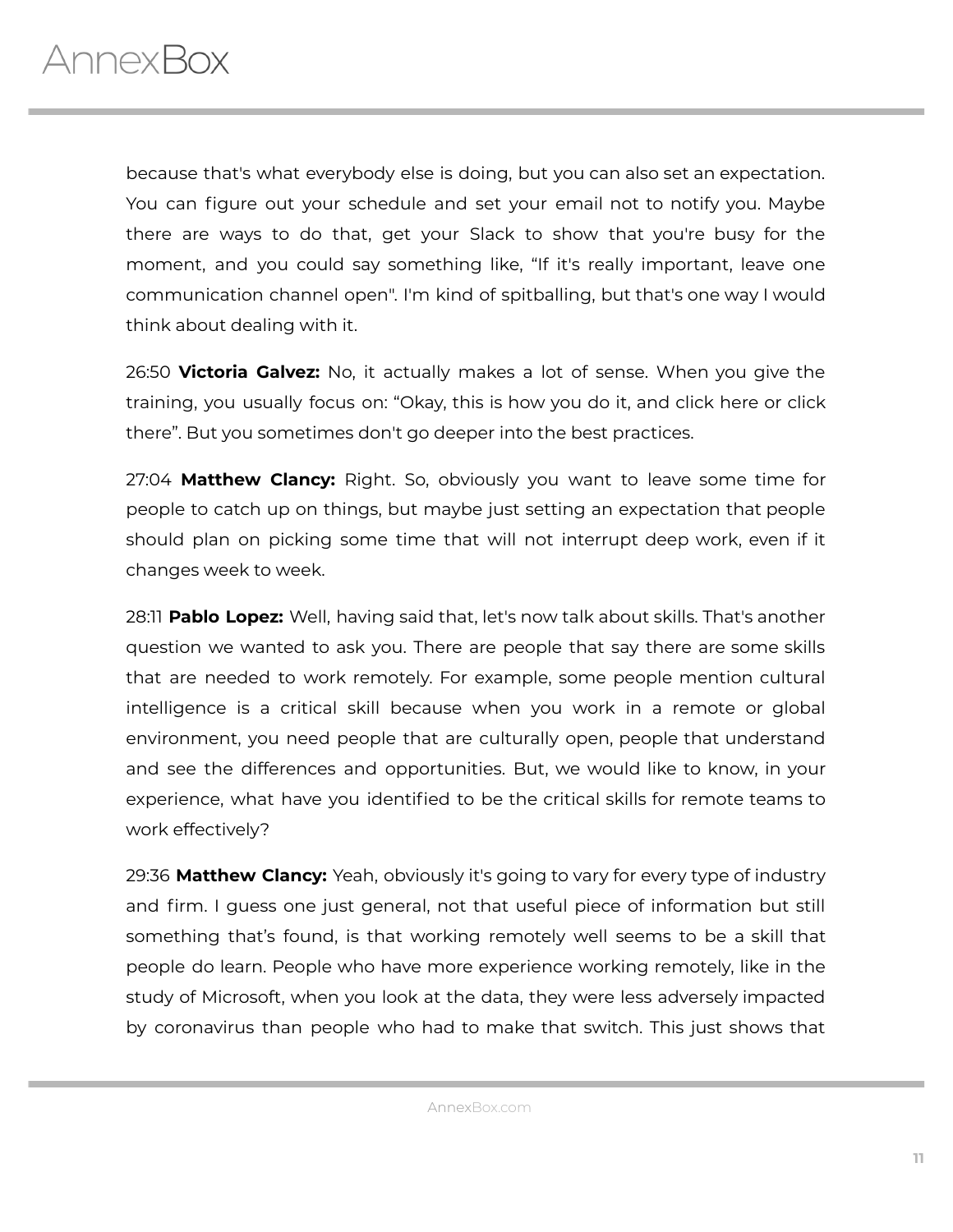people should expect, if they haven't done it before, that there's probably a period of adaptation and learning on how to do this position remotely and effectively. Now, what are those specific skills? Again, I don't know if I have anything that specific to say, but I would guess, for example, in a lot of organizations, if more of your communication is going to come through writing rather than talking, then writing well becomes more important, whether it's on the company Slack, memos, emails or whatever. I could see that, and I totally agree with what you said. In a very distributed international team, for example, cultural sensitivity becomes really important. I think one thing that people have often thought about is that there's an introvert-extrovert divide. This economist, Adam Ozimek, who works at Upwork, often talks about how offices really favored kind of extroverted personalities. Those are the people who kind of rose to the top, and now they're the ones that aren't sure of making the decisions about how an office will be organized. In a remote setting, it might be that these introverts are able to shine a little bit more, so maybe they will be the ones who begin to rise up and set the agenda. I'm trying to think if there's anything else to say about that, something might come back to me, but that's the little bit I can think of. Oh, I remember now. Just the ability to work autonomously without somebody over your shoulder, that's a good skill to cultivate, being able to work without needing the social pressure of people. Although I say that, but there's this other economist who's been talking about how he's been working on this pair programming stuff. So, normally we think of programming like a very solitary thing, but he does his programming with somebody else, who is not even working on the same project, but they're both in the same Zoom or gathered platform at the same time, with each other muted, but checking in on each other every half hour. It helps both of them focus on their work because they know there's somebody else working at the same time, so they're going to be informally accountable too. They don't even work for the same organization, but he says, "It's amazing how much more effective I am when I have this". I mean, these are the kinds of things that I think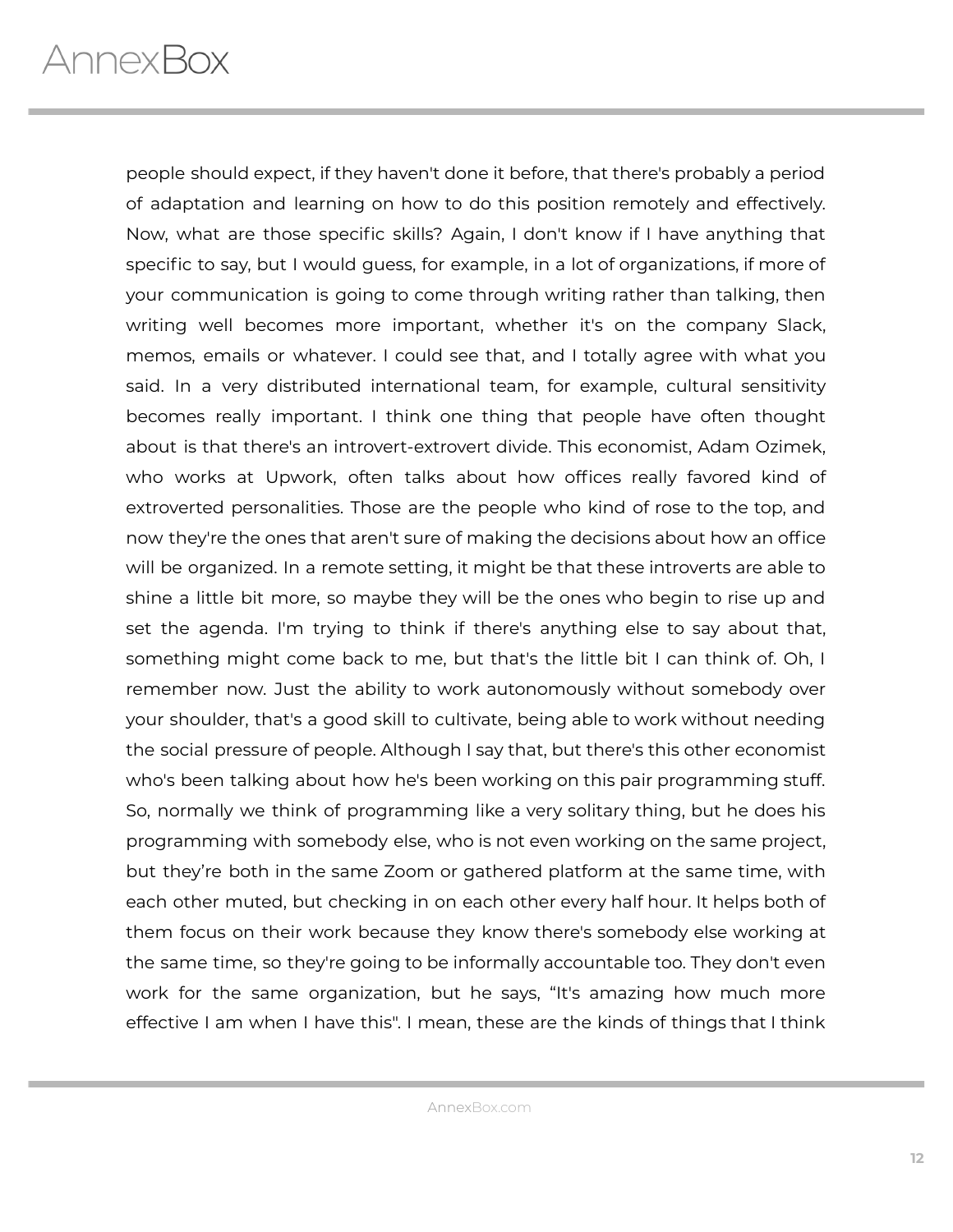people will experiment with, and maybe they'll work for some people or maybe they won't. But, these are the kinds of practices that we need to communicate out and share because we might not find out about them just hanging out at parties anymore.

32:00 **Pablo Lopez:** Yeah, and I think it's interesting what you've mentioned. Being in the same call, muted and checking in every 30 minutes or 15 minutes sounds like a really good idea that we're definitely going to try. I also liked that you mentioned the ability to know how to work without someone breathing over your shoulders. I think that's something related to soft skills, you can self-motivate, you are able to self-work. I would like to ask you if you think about that as soft skills for remote working?

32:36 **Matthew Clancy:** I think, like you said, being self-motivated is important, but I think that also figuring out how to communicate remotely is just a different skill set. They always say it's a lot harder to read the intentions and the body language behind something like a text message. So, figuring out how to effectively communicate and read people's communications. If you're used to the other way, I think you can train yourself and get used to communicating via a lot more texts, but it might be sort of a soft skill that hasn't been that important before but will become more important in a remote setting. In some studies, where they were using older technologies than the ones available today is that if you don't communicate enough with your team or if you're in the same office and you see somebody comes in every day and maybe you don't work with them or communicate, but you do see that they're at their office and they seem to be working, and then their project results are late or there's some other problem, people who are in the office were more likely to be willing to accept external factors, like explanations that are not that person's fault. When you don't communicate with the person and you're working remotely, these older studies suggest whenever there was a problem, people were more quick to blame just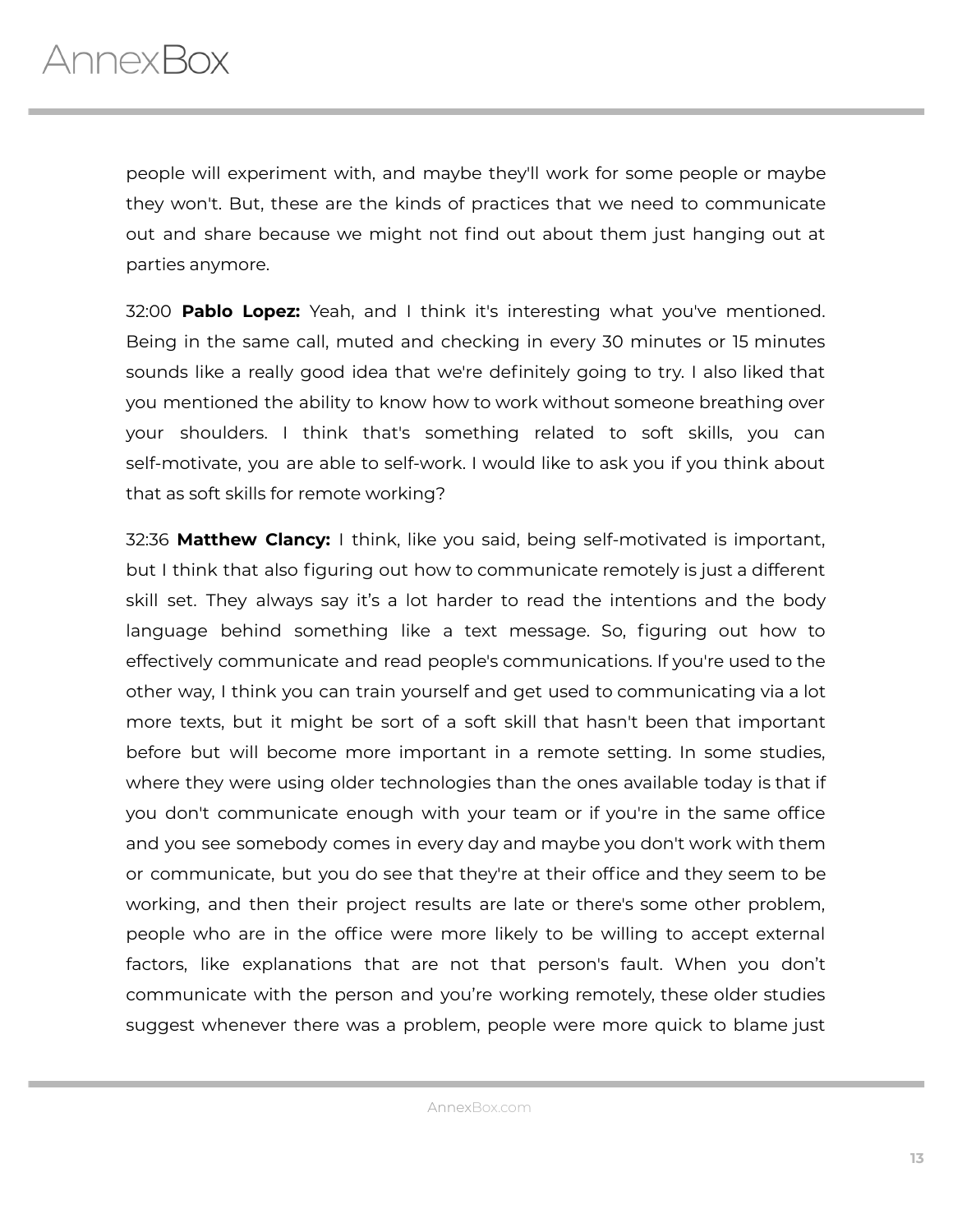the person themselves. That person didn't do what I expect them to do. So, figuring out how you can communicate enough comes down to that trust and maintaining that trust among coworkers, that's another soft skill that is probably going to be more important.

34:49 **Pablo Lopez:** Yeah. And I think that's something that we can all agree on. When working remotely, you become used to working alone and you just don't miss working with people, which is kind of bad because it's always good to know that there's a team for you to work with, that you're not alone in the organization, that you should, if you have any questions, you can contact management or you can call somebody else.

35:18 **Victoria Galvez:** So, I also found the Microsoft example interesting and how perhaps it was easier for them to transition to remote work because of their direct previous experience with technology.

35:39 **Matthew Clancy:** Yeah, I was saying that Microsoft has workers who had previously been remote, and then they had some who hadn't and went remote. When coronavirus happened, the ones with previous experience adapted much more easily than the ones who had to make the change. Just to clarify if that was unclear.

35:58 **Victoria Galvez:** Great, so this led me to think about something that I wanted to ask you. From your point of view, do you think that there's a relationship between generations? How younger people are more exposed to technology and therefore are faster at learning than the baby boomer generation, for example, and how they may have struggled more into these transitions.

36:28 **Matthew Clancy:** Yeah, so I think that there's a couple of things to say about that. That's one thing that I've heard a lot too, but I don't think people have studied it because remote work has only become super common in the last two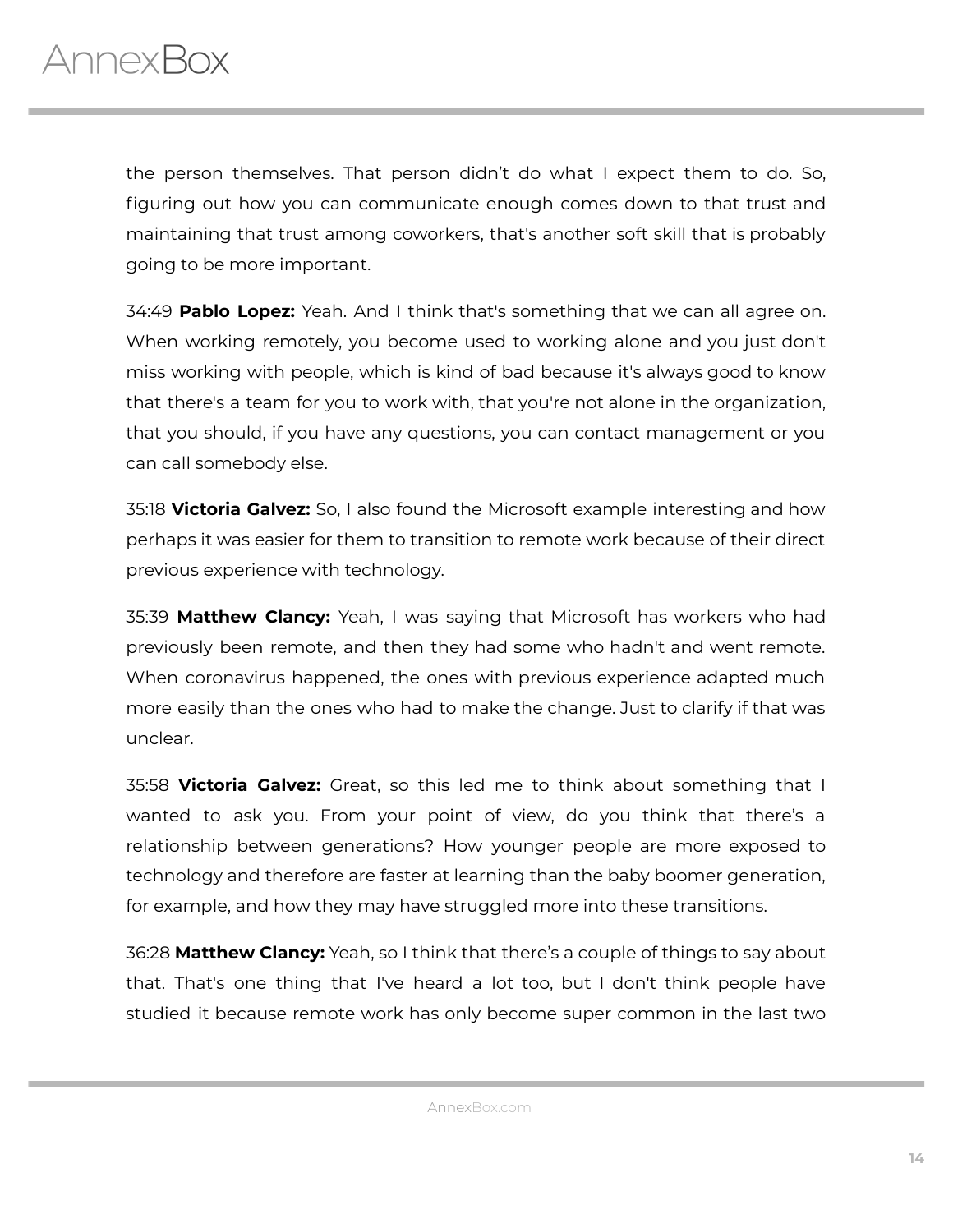years. But I've heard people express exactly this idea that younger people are, especially a generation that has always been online and is used to socializing online, maybe they will have an easier time networking at a distance. That's the hypothesis. But, what I can say, pointing to academic studies, is that it's sort of an interesting paradox where I think previously, before COVID, it tended to be older people who worked remotely more often, which is maybe a little bit surprising, but the reason is that they were the type of people who often had a skill-set that is hard to replace. So, a company might be more open to letting them work remotely, especially in the era before coronavirus, when it was uncommon. My mom is an example of this. Towards the end of her career, my dad had to move for his own work, and rather than lose her, the company let her work remotely at a different office. And then the second is, older workers tend to have more of these "ties". They might have to move because of a spouse, they might be unable to move with a company because of children, they might want to move out of an expensive city to somewhere where they can raise a family, and all of these reasons. In the past, companies wanted to keep them because of the skills that these workers had, so you tended to find remote workers a little bit more common among older workers. But in terms of who wants to work remotely, that is the opposite. In surveys, younger workers prior to COVID were more interested in working remotely than older workers, and younger hiring managers were more open to hiring fully remote people than older hiring managers. I don't know if that will change. Maybe it won't be as strong, maybe it will as strong, now that everybody has sort of had to work remotely for a year or more. But that's kind of what I can say about that.

39:00 **Pablo Lopez:** All right. We just have a couple of questions left. Our next question is related to productivity. That is something that is really controversial right now, because now that we are all working remotely, people have been discussing whether we actually work less or we work more. That's why we wanted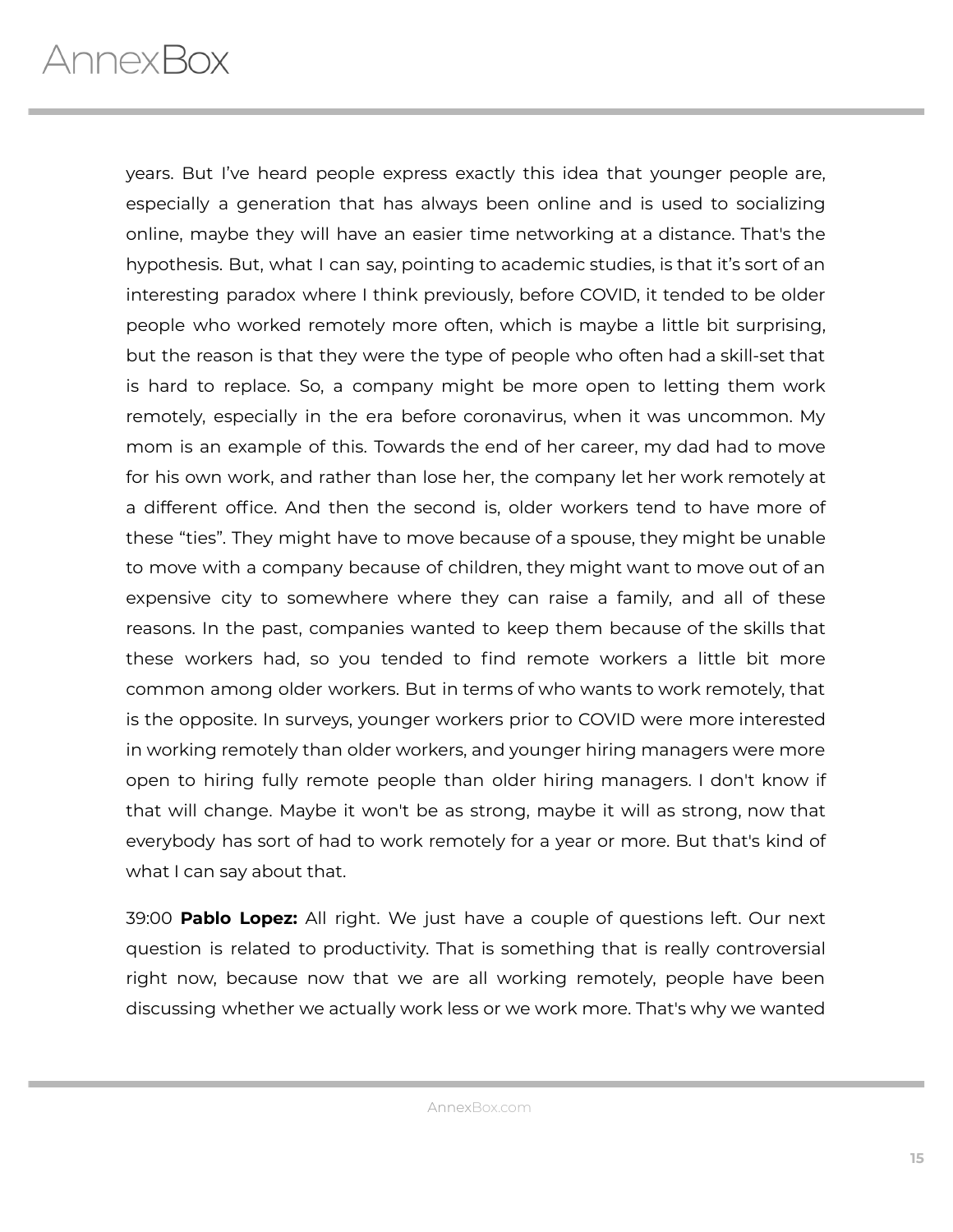to ask you if you have identified any strategies to enhance your team's productivity while working remotely.

39:37 **Matthew Clancy:** I don't know. Again, it's one of those things that probably is going to depend on the position. I think one of them is the things we've kind of already said before, one of the studies that found people work more remotely in order to achieve the same outcome. It's the same study of these IT professionals in Asia, where they had their days cut up a lot due to lots of communication and they had a decrease in the amount of time that they had available due to frustrated focused work. So I think that's something that I would just sort of reiterate, making sure that you're taking advantage of the power of remote work and let people focus on a project at the same time. There was a study before Covid of how Google worked with distributed teams, and they talked about how important it was or how useful it was to get everybody together at the beginning of a project, get the team together in one place, figure out the game plan and the trajectory, and build that trust, figure out what everybody's going to do. That prevented directionless and mistakes of what people should be working on, so those are the two things that I can think of off the top of my head.

41:11 **Pablo Lopez:** This also relates to what you mentioned about burnout, and I'm sure you have heard of this. It's usually said that one thing is to be productive and another thing to be busy. It's two completely different things. So, yeah, when receiving a lot of emails, when receiving lots of communication through Slack, it's usually impossible to be a hundred percent productive.

42:26 **Matthew Clancy:** Yeah. I think another thing about burnout that you just reminded me of, one thing we have to watch out for, is that maybe people were more willing to work late during COVID because what else were they going to do? There's nowhere to go and so on. If you get an email at five-thirty or six, maybe some people are just going to answer it because they don't have to go anywhere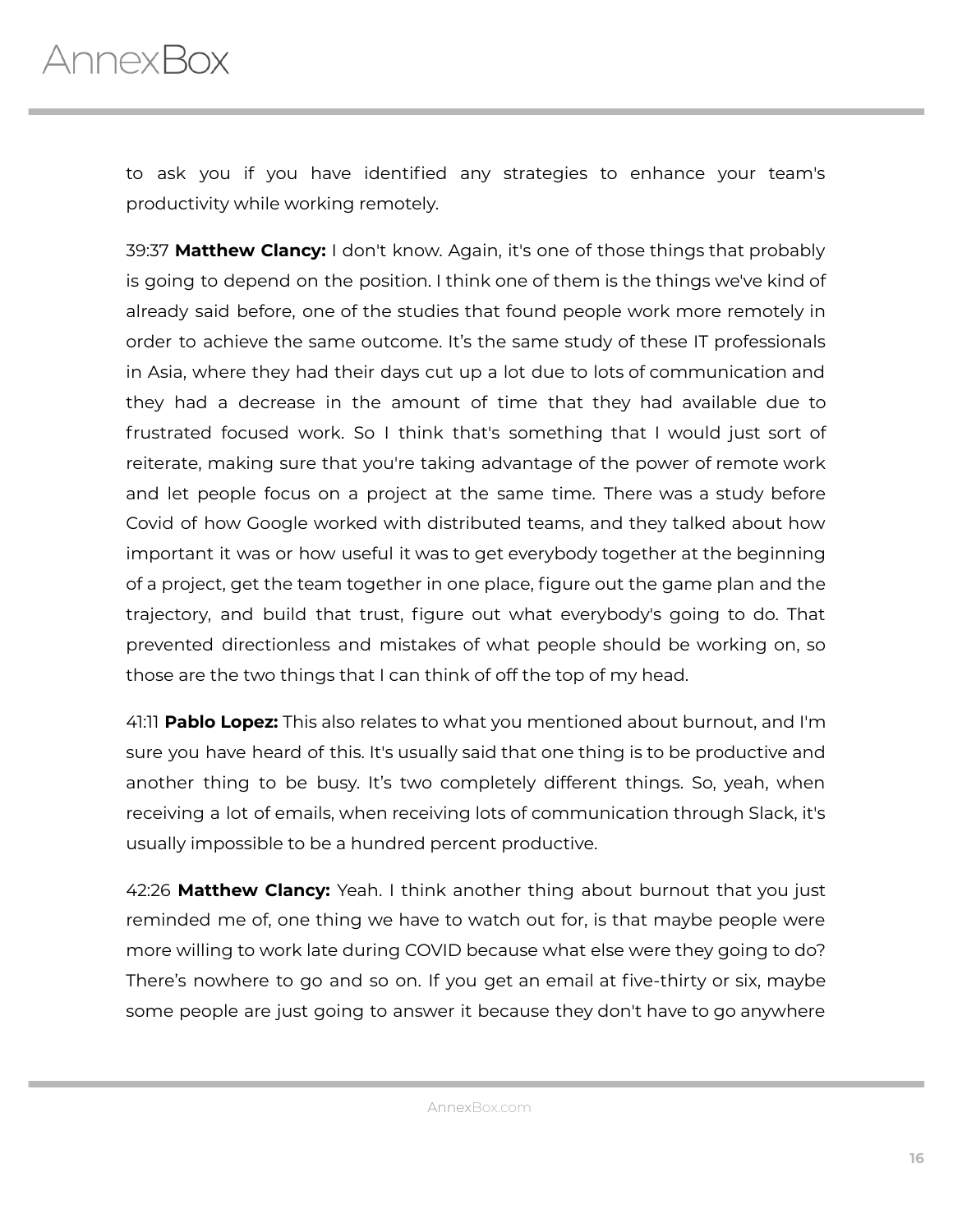else. And once COVID ends or if it ends, people will go back to those sort of normal social lives. Maybe there will be less of that, but you have to make sure that the habit or the expectation that people will answer at weird hours, you don't want that habit to get stuck. Maybe it was kind of set during coronavirus for weird reasons.

42:48 **Pablo Lopez:** Yeah. It's dangerous. I would say not even when coronavirus ends, but in general in your life, you cannot be combining both of them. It's not good.

42:49 **Matthew Clancy:** Yeah. It can lead to burnout.

42:57 **Pablo Lopez:** All right. So, we just have one question left that is related to your work. We would like to ask you, what suggestions do you have for people that want to continue your research?

43:08 **Matthew Clancy:** Yeah, so, "The Case for Remote Work" was a synthesis of all of the work that had been done about remote work before and mostly leading up to coronavirus. So, I think there's a lot of people working on this stuff now because it's no longer a niche topic. The big questions that we have not gotten good answers to relate to networking and finding ways for people to form relationships in all remote settings. Especially industries, as it's not just a firm that's all remote, but the industry is largely remote, so there's not necessarily a cluster of this industry expertise. And another thing that I think will open up after coronavirus that will be useful is that some people just don't like being alone all the time. Is a co-working space the solution for these kinds of people in fully remote companies? They may not be with other people in their firm, but just being around other people and having a place to go could help. That's another advantage of remote work, not one size fits all. People are different and remote work lets people take more agency in how they decide to do their work, like at their home, at a coffee shop, at a coworking space, or something like that. And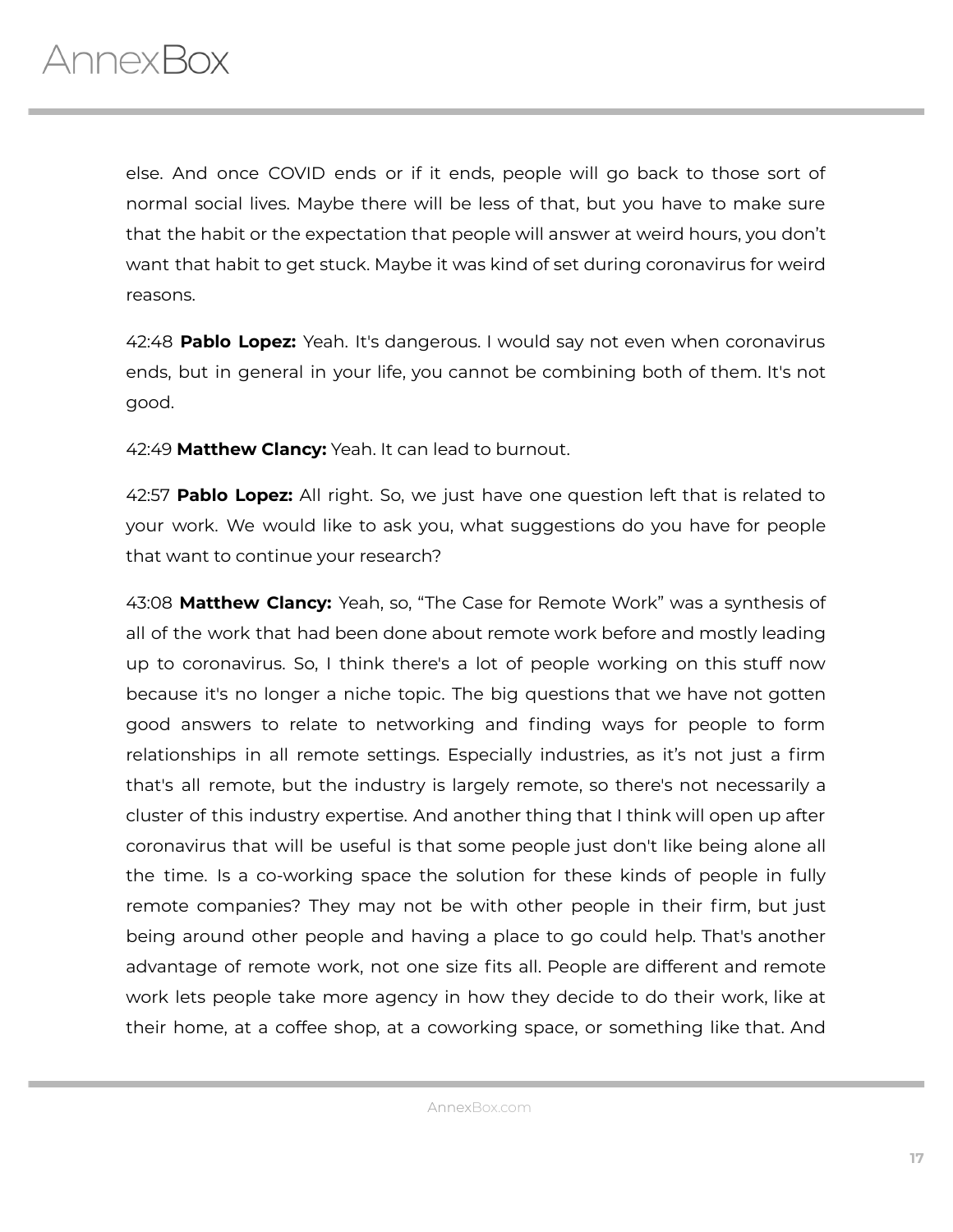then I think the other thing that we don't know much about, which is a question for economists is what the big effects are when lots of people go remote. When an individual company does that, that's one thing, but when lots of people start going remote all at once, that has all these larger knock-on effects. What does it do to the cities? What does it do to people's living patterns? Where do people choose to reside? There are these potential benefits that when you have a critical mass of people working remotely, you start to have companies maybe like yourselves. I don't know when you guys started that pop-up that is designed to cater to remote work and solve problems related to remote work. These kinds of companies might not exist when remote work is just the super-niche little activity that's not done by many people. Is it easier to match people who want to work remotely to firms that want to hire them? So that's kind of what I'm interested in as an economist. I think organizations like business schools will have a world of stuff to study also about what are the best practices for individual firms to answer a lot of these questions that we've talked about. We don't have super-rich evidence-based at this point. We have sort of informed guess work.

45:31 **Pablo Lopez:** I find that interesting because working remotely definitely has had an economic impact. I mean, that's one of the main reasons why organizations go remote, to save money. So it must have an economic impact.

46:41 **Matthew Clancy:** Yeah. I mean, that's why I got interested in it in the first place. I live in a part of the United States that's not near the coasts, and it doesn't have access to the tech jobs. It's very agricultural, but what are the new economic sectors for this kind of state? And I started getting interested in this, remote work might be an option for states that are not close to- like Silicon Valley. So, can you reduce any economic inequality when people all over the country or all over the world can access similar jobs?

47:32 **Pablo Lopez:** Yeah. That's a really interesting approach. That's something